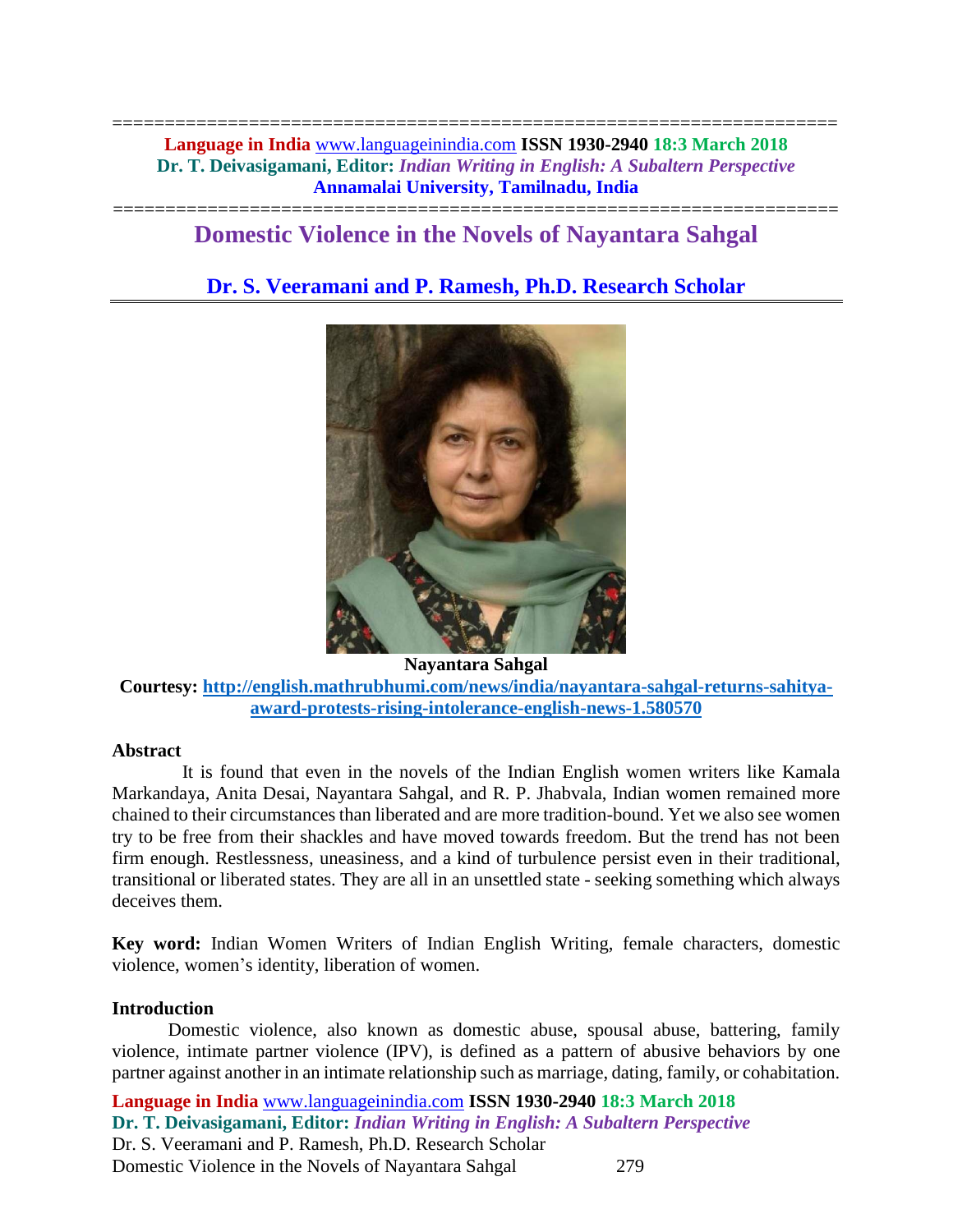Domestic violence, so defined, has many forms, including physical aggression or assault (hitting, kicking, biting, shoving, restraining, slapping, throwing objects), or threats thereof; sexual abuse; emotional abuse; controlling or domineering; intimidation; stalking; passive/covert abuse (e.g., neglect); and economic deprivation. Alcohol consumption and mental illness can be co-morbid with abuse and present additional challenges in eliminating domestic violence. Awareness, perception, definition and documentation of domestic violence differ widely from country to country and have evolved from era to era. Domestic violence and abuse is not limited to obvious physical violence.

### **1. Physical Abuse**

 Physical abuse is abuse involving contact intended to cause feelings of intimidation, pain, injury, or other physical suffering or bodily harm. It includes hitting, slapping, punching, choking, pushing, burning and other types of contact that result in physical injury to the victim. Physical abuse can also include behaviors such as denying the victim of medical care when needed, depriving the victim of sleep or other functions necessary to live, or forcing the victim to engage in drug/alcohol use against his/her will. If a person is suffering from any physical harm, then they are experiencing physical abuse. This pain can be experienced on any level. It can also include inflicting physical injury onto other targets, such as children or pets, in order to cause psychological harm to the victim.

### **2. Sexual Abuse and Marital Rape**

 Sexual abuse is any situation in which force or threat is used to obtain participation in unwanted sexual activity. Coercing a person to engage in sexual activity against their will, even if that person is a spouse or intimate partner with whom consensual sex has occurred, is an act of aggression and violence.

### **3. Emotional Abuse**

 Emotional abuse (also called psychological abuse or mental abuse) can include humiliating the victim privately or publicly, controlling what the victim can and cannot do, withholding information from the victim, deliberately doing something to make the victim feel diminished or embarrassed, isolating the victim from friends and family, implicitly blackmailing the victim by harming others when the victim expresses independence or happiness, or denying the victim access to money or other basic resources and necessities. Degradation in any form can be considered psychological abuse. Emotional abuse includes conflicting actions or statements which are designed to confuse and create insecurity in the victim. These behaviors also lead the victims to question themselves, causing them to believe that they are making up the abuse or that the abuse is their fault. Women or men undergoing emotional abuse often suffer from depression, which puts them at increased risk for suicide, eating disorders, and drug and alcohol abuse. Emotional abuse can include verbal abuse is defined as any behavior that threatens, intimidates, undermines the victim's self-worth or self-esteem, or controls the victim's freedom. Verbal abuse is a form of emotionally abusive behavior involving the use of language. Verbal abuse can also be referred to as the act of threatening. Through threatening a person can blatantly say they will harm you in any way and will also be considered as abuse.

# **4. Economic Abuse**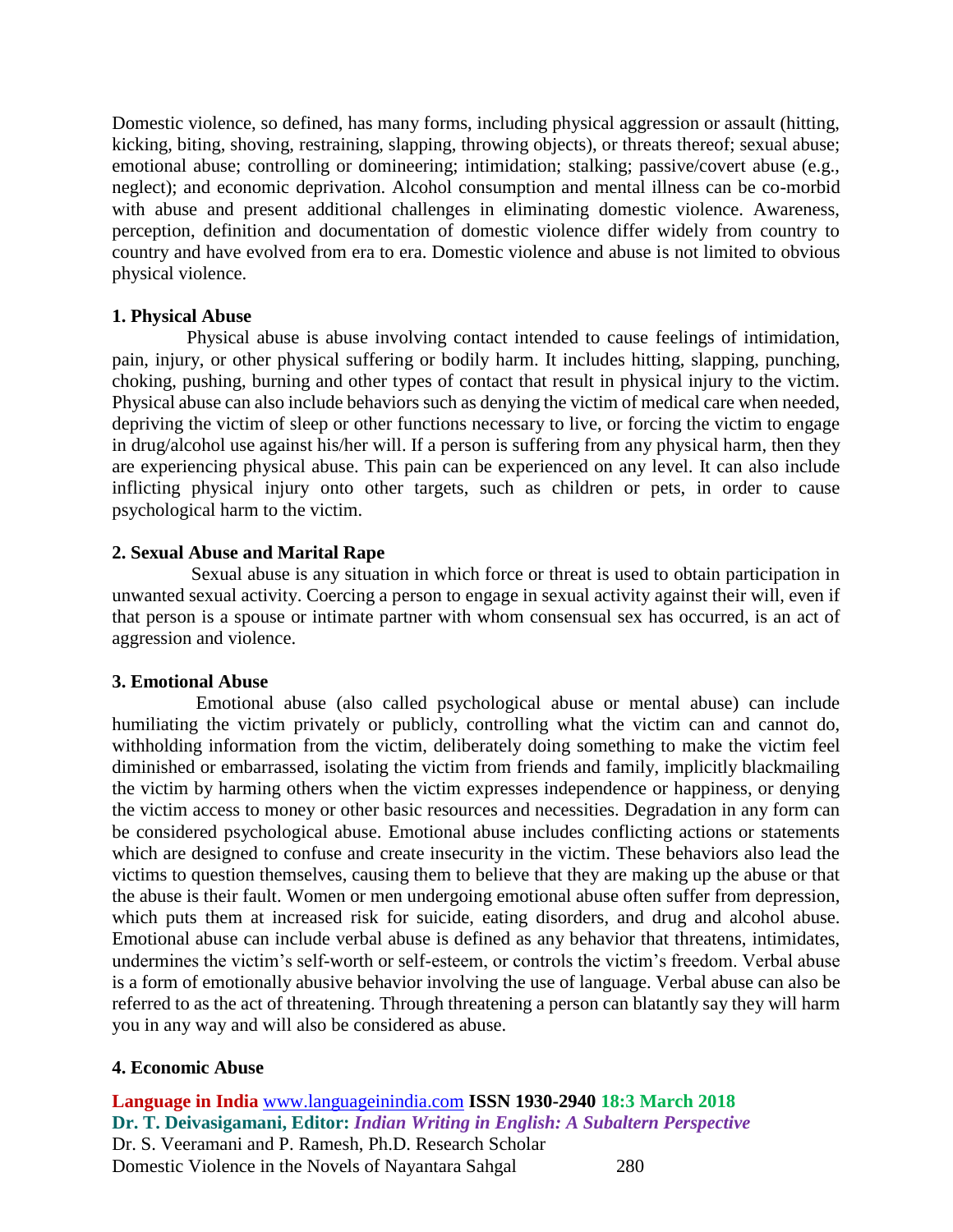Economic abuse is a form of abuse when one intimate partner has control over the other partner's access to economic resources. Economic abuse may involve preventing a spouse from resource acquisition, limiting the amount of resources to use by the victim, or by exploiting economic resources of the victim. The motive behind preventing a spouse from acquiring resources is to diminish victim's capacity to support him/her, thus forcing him/her to depend on the perpetrator financially, which includes preventing the victim from obtaining education, finding employment, maintaining or advancing their careers, and acquiring assets.

#### **Effects**

#### **1. Physical**

 Bruises, broken bones, head injuries, lacerations, and internal bleeding are some of the acute effects of a domestic violence incident that require medical attention and hospitalization. Some chronic health conditions that have been linked to victims of domestic violence are arthritis, irritable bowel syndrome, chronic pain, pelvic pain, ulcers, and migraines. Victims who are pregnant during a domestic violence relationship experience greater risk of miscarriage, pre-term labor, and injury to or death of the fetus.

#### **2. Psychological**

 Among victims who are still living with their perpetrators high amounts of stress, fear, and anxiety are commonly reported. Depression is also common, as victims are made to feel guilty for 'provoking' the abuse and are frequently subjected to intense criticism. It is reported that 60% of victims meet the diagnostic criteria for depression, either during or after termination of the relationship, and have a greatly increased risk of suicidal tendencies. In addition to depression, victims of domestic violence also commonly experience long-term anxiety and panic, and are likely to meet the diagnostic criteria for Generalized Anxiety Disorder and Panic Disorder. The most commonly referenced psychological effect of domestic violence is Post-Traumatic Stress Disorder (PTSD). PTSD (as experienced by victims) is characterized by flashbacks, intrusive images, exaggerated startle response, nightmares, and avoidance of triggers that are associated with the abuse. These symptoms are generally experienced for a long span of time after the victim has left the dangerous situation. Many researchers state that PTSD is possibly the best diagnosis for those suffering from psychological effects of domestic violence, as it accounts for the variety of symptoms commonly experienced by victims of trauma.

#### **3. Financial**

Once victims leave their perpetrator, they can be stunned with the reality of the extent to which the abuse has taken away their autonomy. Due to economic abuse and isolation, the victim usually has very little money of their own and few people on whom they can rely when seeking help. This has been shown to be one of the greatest obstacles facing victims of domestic violence, and the strongest factor that can discourage them from leaving their perpetrators.

#### **Causes of Violence**

There are many different theories as to the causes of domestic violence. These include psychological theories that consider personality traits and mental characteristics of the perpetrator, as well as social theories which consider external factors in the perpetrator's environment, such as family structure, stress, social learning. As with many phenomena regarding human experience,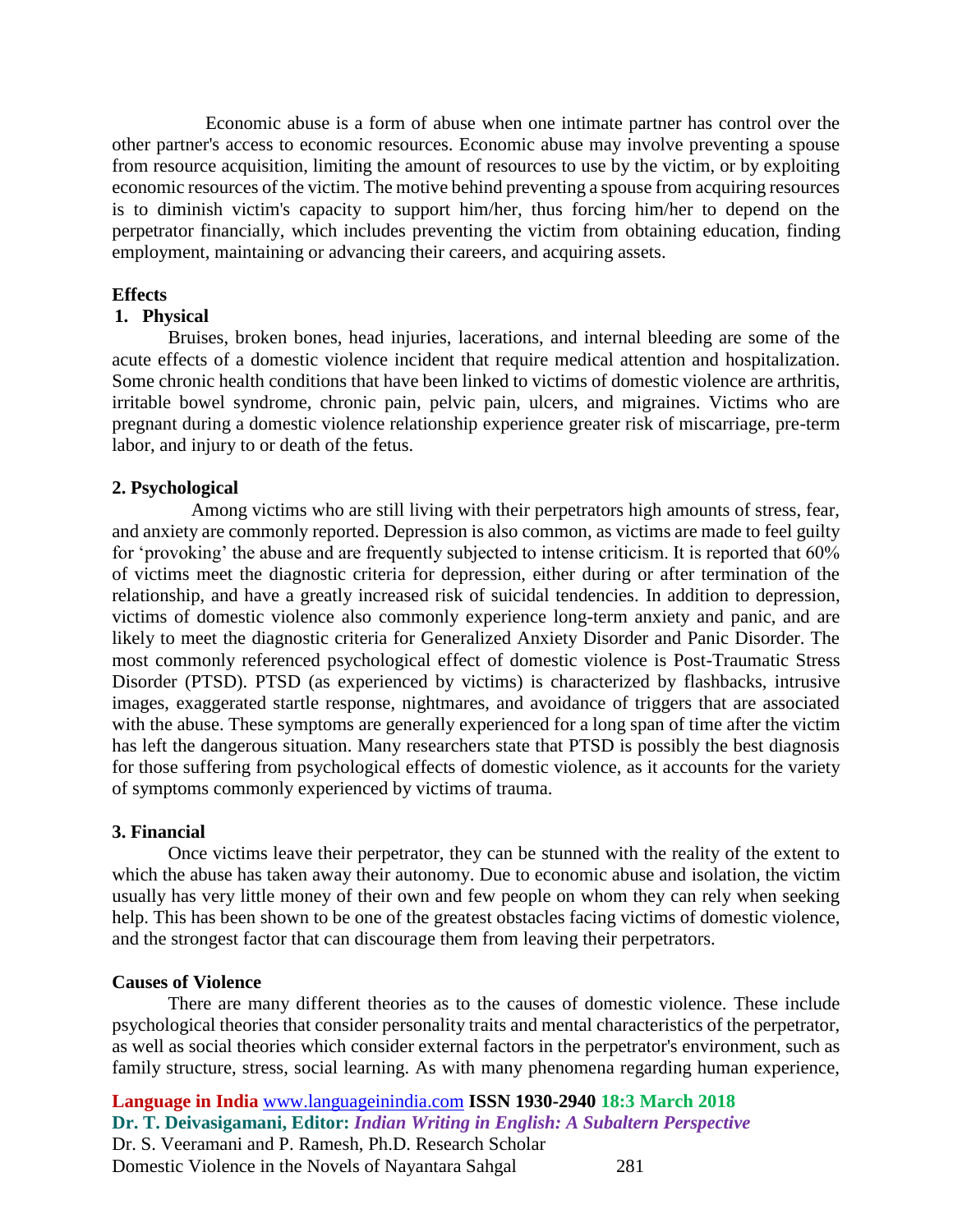no single approach appears to cover all cases. Whilst there are many theories regarding what causes one individual to act violently towards an intimate partner or family member there is also growing concern around apparent intergenerational cycles of domestic violence.

# **1. Psychological**

Psychological theories focus on personality traits and mental characteristics of the offender. Personality traits include sudden bursts of anger, poor impulse control, and poor selfesteem. Various theories suggest that psychopathology and other personality disorders are factors, and that abuse experienced as a child leads some people to be more violent as adults. Correlation has been found between juvenile delinquency and domestic violence in adulthood. Studies have found high incidence of psychopathy among abusers. Some research suggests that about 80% of men in these domestic violence studies exhibited diagnosable psychopathology and typical personality disorders.

# **2. Jealousy**

Many cases of domestic violence against women occur due to jealousy when one partner is either suspected of being unfaithful or is planning to leave the relationship.

# **3. Behavioral**

Behavioral theories draw on the work of behavior analysts. Applied behavior analysis uses the basic principles of learning theory to change behavior. This program leads to behavior therapy. Often by identifying the antecedents and consequences of violent action, the abusers can be taught self-control.

# **4. Social Stress**

Stress may be increased when a person is living in a family situation, with increased pressures. Social stresses, due to inadequate finances or other such problems in a family may further increase tensions. Violence is not always caused by stress, but may be one way that some people respond to stress. Families and couples in poverty may be more likely to experience domestic violence, due to increased stress and conflicts about finances and other aspects.

# **5. Mental Illness**

Many psychiatric disorders are risk factors for domestic violence, including several personality disorders: all Cluster BPDs, (especially antisocial), paranoid and passive aggressive. Bipolar disorder, schizophrenia, drug abuse, alcoholism and poor impulse control are also risk factors. It is estimated that at least one-third of all abusers have some type of mental illness.

# **6. Marital Conflict Disorder**

The American Psychiatric Association planning and research committees for the forthcoming DSM-5 (2013) have canvassed a series of new Relational disorders which include Marital Conflict Disorder without Violence or Marital Abuse Disorder (Marital Conflict Disorder with Violence). There is current considerable controversy over whether male-to-female marital violence is best regarded as a reflection of male psychopathology and control or whether there is an empirical base and clinical utility for conceptualizing these patterns as relational."

# **1. Medical Response**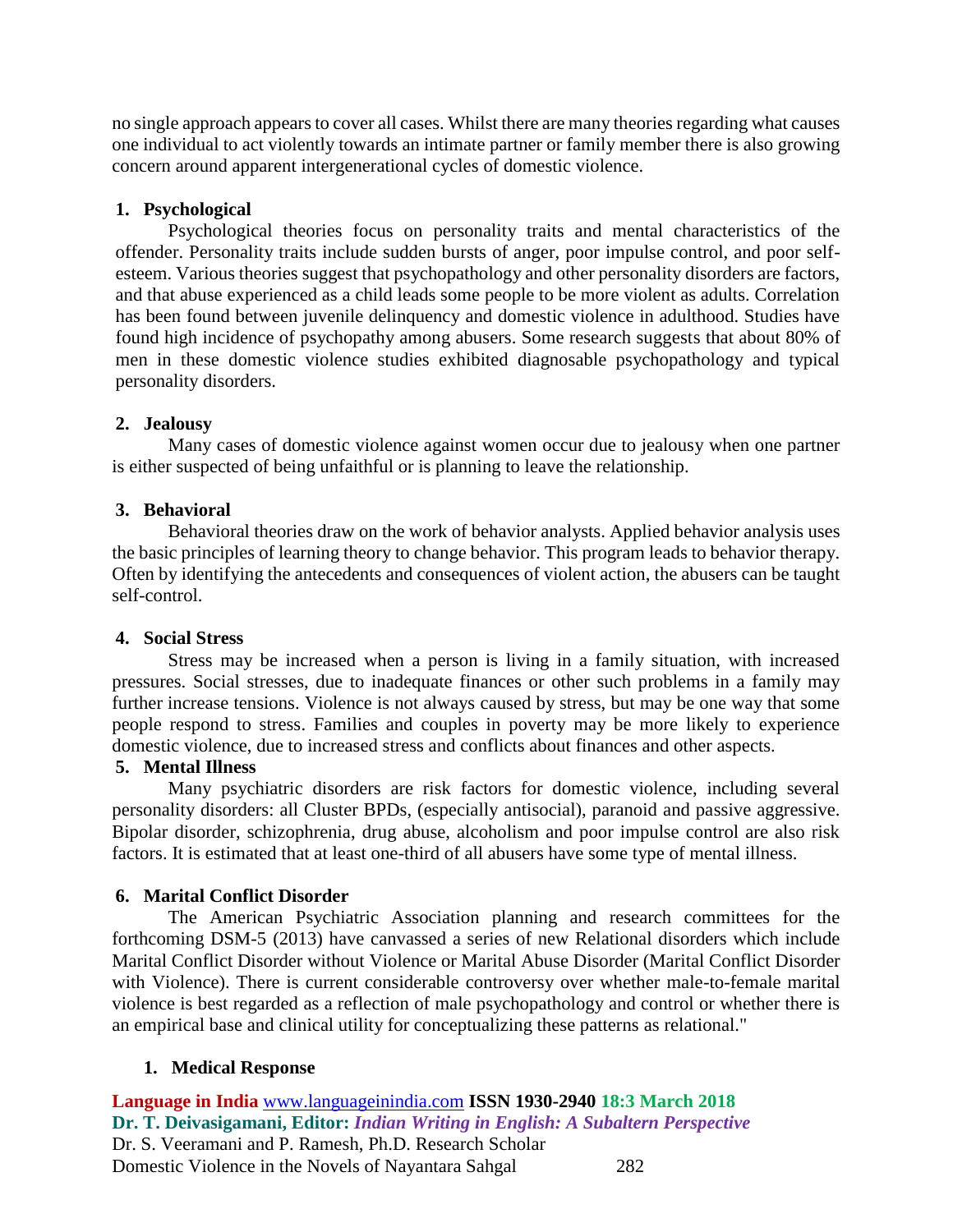Medical professionals can make a difference in the lives of those who experience abuse. Many cases of spousal abuse are handled solely by physicians and do not involve the police. Sometimes cases of domestic violence are brought into the emergency room, while many other cases are handled by family physician or other primary care provider. Medical professionals are in position to empower people, give advice, and refer them to appropriate services. The health care professional has not always met this role, with uneven quality of care, and in some cases misunderstandings about domestic violence.

### **2. Law Enforcement:**

 In 1983, Domestic Violence was recognized as a specific criminal offence by the introduction of section 498-A into the Indian Penal Code. This section deals with cruelty by a husband or his family towards a married woman. Four types of cruelty are dealt with by this law:

- Conduct that is likely to drive a woman to suicide,
- Conduct which is likely to cause grave injury to the life, limb or health of the woman,
- Harassment with the purpose of forcing the woman or her relatives to give some property,

• Harassment because the woman or her relatives is unable to yield to demands for more money or does not give some property.

The punishment is imprisonment for up to three years and a fine. The complaint against cruelty need not be lodged by the person herself. Any relative may also make the complaint on her behalf. The above section relates to the criminal provisions of a more stringent offence. The civil law does not however address this phenomenon in its entirety. There was a need of provision in law with more pliable remedies to offer within the broader framework of civil and criminal laws. A law was enacted keeping in view the rights guaranteed under the article 14, 15 & 21 of the constitution to provide for a remedy under civil law which is intended to protect the woman from being victims of domestic violence and to prevent the occurrence of domestic violence in the society.

### **Conclusion**

 Despite efforts made by various sections of society and the Government to curb the menace of domestic violence against women, there is a rise in domestic violence. This can be curbed by:

- Educating women about her rights.
- Community screening for domestic violence.
- Providing adequate assistance to the victim.
- By offering safe shelters, crisis intervention, advocacy, and education and prevention programs.

• Provision of strict laws and punishment for offence of domestic violence. To conclude it is therefore necessary that every strata of society must contribute to ensure a violence free life for every woman.

#### **==================================================================== References**

1. NayantaraSahgal, "Women: Persons of Possessions", the Hindustan Time, 19 July 1970.